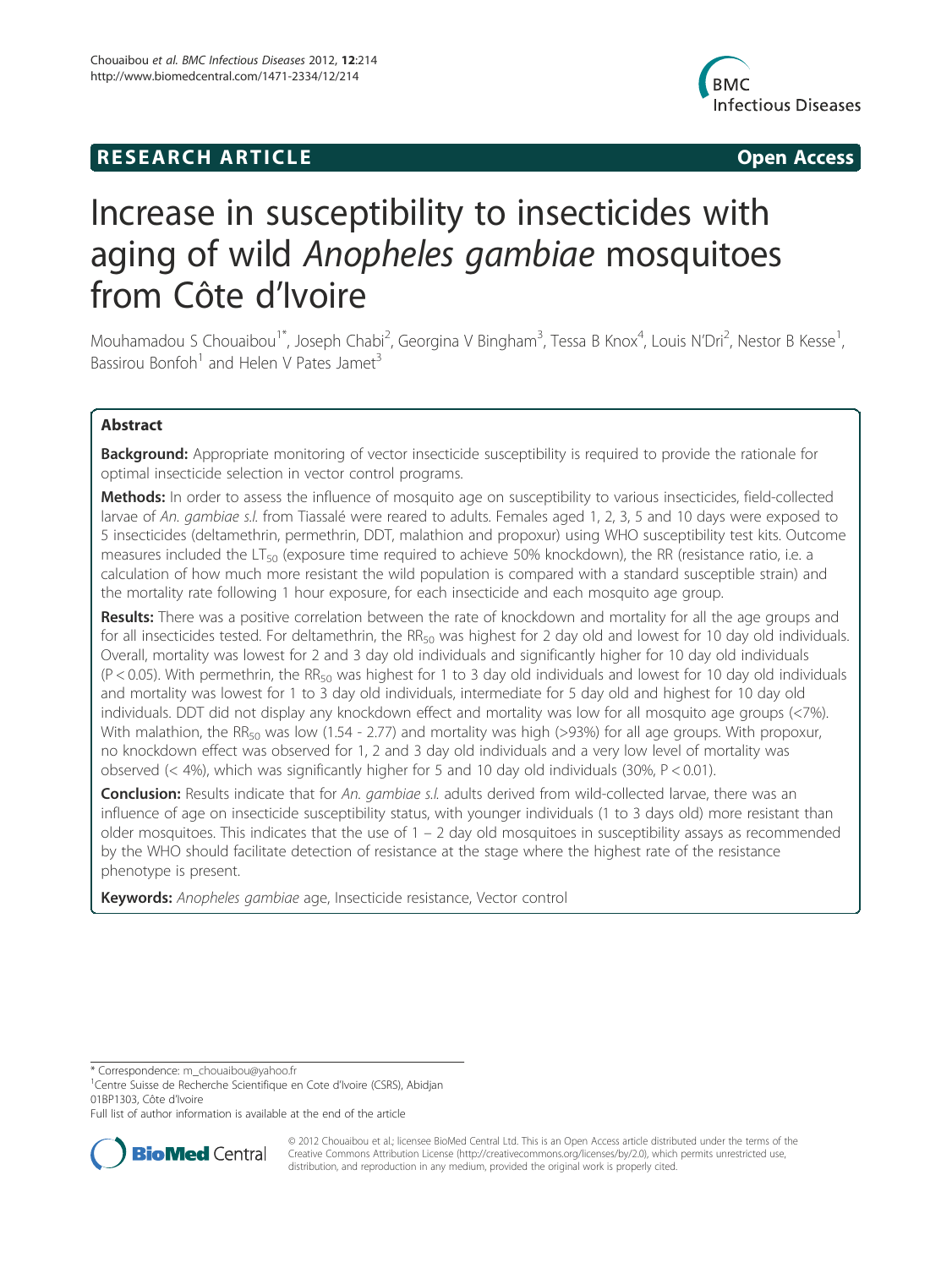#### Background

Insecticide-based interventions remain the principal vector control measure in malaria endemic countries. Insect proteins targeted by insecticides generally become insensitive to these compounds through point mutations such as the kdr mutation, altered acetylcholinesterase and GABA mutations [1-3]. Metabolic resistance involves biochemical transformation of an insecticide through mechanisms including enhanced detoxification or sequestration, ultimately reducing the capacity of the insecticide to interact with a target insect protein and cause mortality. Many studies have described the primary involvement of esterases, cytochrome P450 monooxygenases and glutathione-S-transferases in conferring resistance [4,5]. Major progress has been made in the last decade in identifying genes associated with insecticide resistance and structural changes affecting their functions [1-3]. However, knowledge on vector insecticide resistance status, changing trends of resistance in target vectors and their operational implications remain basic requirements to guide insecticide use in disease control programmes. This knowledge can provide a basis for selecting insecticides and for ascertaining continued susceptibility to insecticides already in use. Standardization of test methods for monitoring insecticide resistance is important as it ensures comparability of data from different sources, for different test populations and assessment periods. Standardized test include the World Health Organization (WHO) susceptibility test [6]. There are three general factors that can affect outcomes from WHO susceptibility test: (i) the physiological status of mosquitoes used in assays, i.e., whether adult females are unfed, blood fed, semi-gravid or gravid; (ii) the age of the adult mosquitoes used; and (iii) the temperature/ humidity under which insecticide exposure is conducted. The WHO guidelines [6] for performing assays advise the use of non-blood fed adult females at 24–48 hours post-emergence, within a test environment of 23-27°C and 70 – 80% relative humidity. However, in many field studies, the age of mosquitoes used varies widely [7-9]. Reduced phenotypic resistance in older mosquitoes has been observed in several laboratory studies [10,11], but very few studies have explored this phenomenon in natural populations.

Since outcomes from resistance tests can influence decisions in insecticide-based intervention programs, we investigated the extent that different ages of wild population of An. gambiae adult mosquitoes can influence phenotypic resistance to insecticides of four different classes used in malaria control, and whether the current methodology is likely to result in variable classification of resistance status.

#### Methods

Anopheles pre-imaginal stages (L1 to L4 instars) were collected via ladles within rice farms from the village of

Tiassalé in Côte d'Ivoire in April 2010, a time of year corresponding to the transition from the dry to the rainy season. Tiassalé is located 110 km northwest of Abidjan and is surrounded by irrigated rice fields. Rice farming is practiced throughout the year with heavy insecticide use for crop protection. Due to that the farms are irrigated, breeding sites are present throughout the year and we therefore assumed that the larvae collected in the study period were representative of the population that could be found during other periods of the year. Larvae collected from multiple breeding sites were pooled together then re-distributed evenly in development trays containing tap water. Larvae were provided access to powdered TetraFin $^{\circledR}$  fish food, and were reared to adults under insectary conditions of 25-28°C and 70-80% relative humidity at Centre Suisse de Recherches Scientifiques en Côte d'Ivoire (CSRS) located in Adiopodoumé. Non blood-fed adult female An. gambiae s.l. [12] at 1, 2, 3, 5 and 10 days post-emergence were tested using standard WHO susceptibility test kits [6] with insecticides belonging to the four classes used in public health, namely deltamethrin and permethrin (pyrethroids), DDT (organochlorine), malathion (organophosphate), and propoxur (carbamate). Non blood-fed female adults at 1– 2 days post-emergence from the susceptible An. gambiae KISUMU strain were used as a control for each insecticide and each age group; only this age group was selected because this is the recommended age for WHO susceptibility assays [6]. Tests were performed following the standard protocol for adults at 25°C and relative humidity of 70-80%. Each complete bioassay was performed with five batches of 20–25 unfed females: four batches were exposed to impregnated filter papers and one nonexposed batch served as a control. The number of mosquitoes knocked down was recorded at 5 min intervals during the 1 hour exposure period and the mortality was determined 24 hours post-exposure. Bioassays were also performed with the susceptible reference KISUMU strain of An. gambiae maintained in the insectary at CSRS. Following the exposure, mosquitoes were supplied with 10% honey solution and kept overnight under laboratory conditions prior to noting the 24 hour mortality rates. WHO [6] criteria were used to indicate the susceptibility status. Results were compiled and analyzed using EpiInfo Version 6 [13] to test for any significant difference in mortality rates between the different age groups via Mentel-Haenszel Chi square test. The length of the exposure time at which 50% of the test population were knocked down  $(LT_{50})$  was determined using WinDL version 2.0 computer software (CIRADCA/MABIS, Montpellier, France), based on Finney (1971) log-probit model [14]. The resistance ratio ( $RR_{50}$ ) was determined relative to the KISIMU susceptible strain. This was obtained by dividing the  $LT_{50}$  of wild strain to the  $LT_{50}$  of the susceptible strain.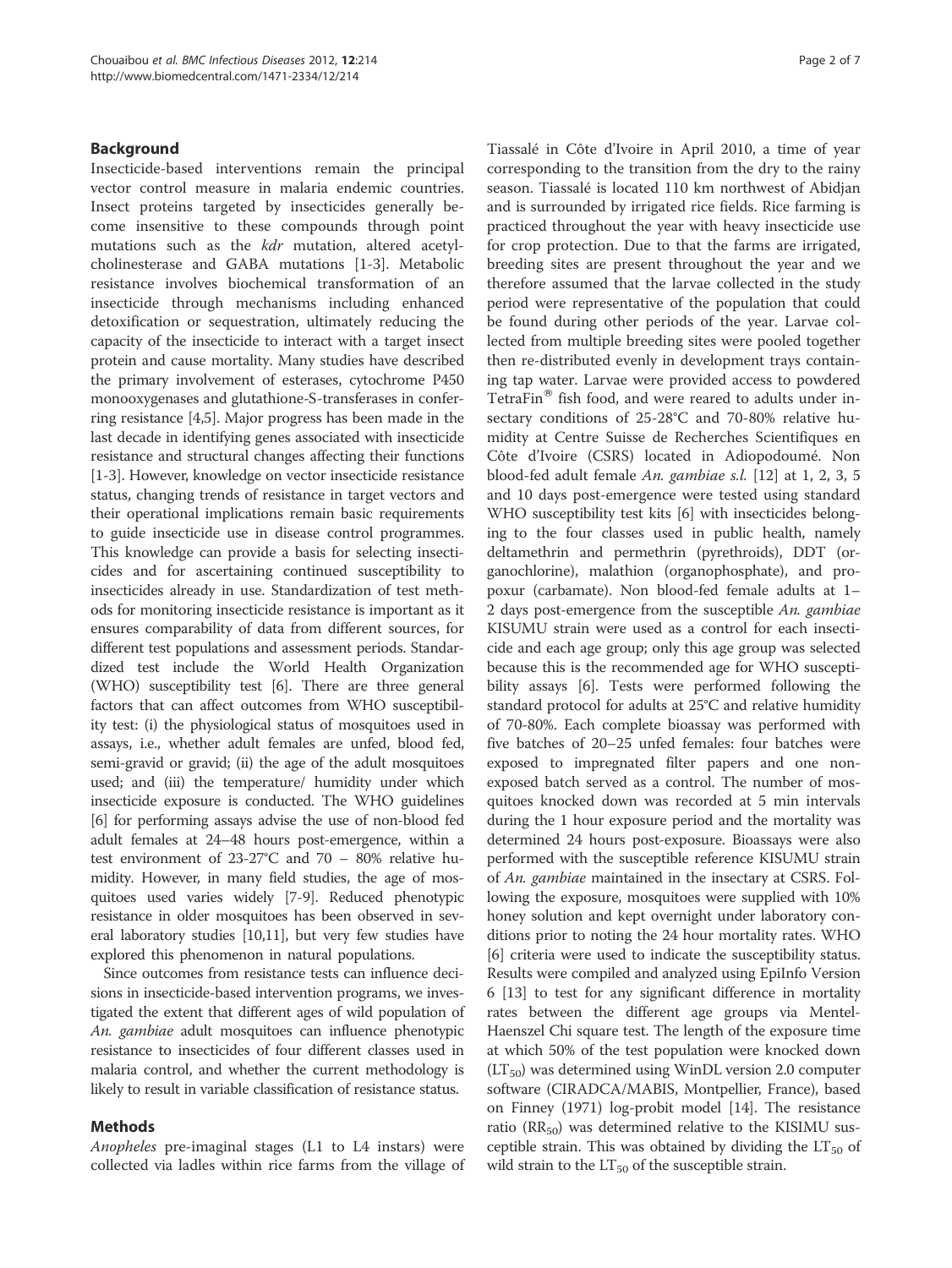#### Results

For each insecticide and age group, no mortality was found in the control group hence validating the results from our assays. Results from another study held at the same time on the same field population revealed that all the individuals were An. gambiae s.s. from the M molecular form (Chouaibou et al., personal communication). The  $LT_{50}$  of the wild population of An. gambiae s.l. from Tiassalé, varied from 45.7 – 80.9 minutes for deltamethrin and 69.6 – 193.3 minutes for permethrin versus 15.1 and 14.6 minutes for the susceptible KISUMU strain for the same insecticides, respectively (Table 1). This indicated decreased susceptibility of the wild population to pyrethroids with a  $RR_{50}$  varying between 3.01 and 5.33 for deltamethrin and between 4.7 and 13.25 for permethrin. Mortality data also indicated decreased susceptibility to both deltamethrin and permethrin (Figures 1 and 2). A positive correlation was observed between KD and mortality for both deltamethrin  $(r = 0.55)$  and permethrin  $(r = 0.97)$ . There was significant variation in both LT<sub>50</sub> and mortality depending on the age of adults tested. For deltamethrin,  $LT_{50}$  was longest for 2 day olds with  $RR_{50} =$ 5.33 and shortest for the 10 days old individuals with the  $RR_{50} = 3.01$ . Mortality was also lowest for the 2 and 3 day old mosquitoes (19% and 15% respectively, P > 0.05) and highest for 10 day old mosquitoes (90%, P < 0.05). For permethrin,  $LT_{50}$  values were 164.0, 179.01 and 193.31 minutes respectively for 1, 2 and 3 day old mosquitoes, corresponding to a more than 10-fold higher  $LT_{50}$  that observed with the susceptible strain  $(RR_{50} = 11.24$ 13.25); LT<sub>50</sub> was 69.64 minutes for 10 day old individuals corresponding to about 5-fold the  $LT_{50}$  of the susceptible colony ( $RR_{50} = 4.77$ ); the values were intermediate for 5 day old mosquitoes  $(LT_{50} = 129.18 \text{ min}; \text{RR}_{50} = 8.85)$ . The lowest mortality rates were observed for 1 to 3 day old mosquitoes (<5%), intermediate for 5 day old (42%) and highest for 10 day old (83%) mosquitoes. When considering WHO susceptibility classifications [6], for deltamethrin and permethrin the population would have been classified as confirmed resistant if adults of less than 10 days old were used in assays, and possibly resistant if 10 day old mosquitoes were used.

No KD effect was observed with DDT, except for the 5 day old individuals that had an associated  $RR_{50}$  of 9.42 (Table 1). According to WHO criteria, all the six age groups were classified as confirmed resistant as mortality was less than 7% or even nil (Figure 3), suggesting a very strong level of resistance of the Tiassalé population to DDT that was not affected by age.

High mortality following exposure to the organophosphate malathion was observed for all age groups except the 5 day old mosquitoes, for which mortality was 93.6% (Figure 4). This shows possible resistance based on 5 day old mosquitoes and susceptibility for all other age

Table 1 Time required for 50% of the population to be knocked down (LT<sub>50</sub>) and resistance ratio relative to the susceptible strain  $(RR_{50})$  of different age groups of wild An. gambiae mosquitoes from Tiassalé following exposure to five insecticides

| Insecticide  | Age (days)     | LT <sub>50</sub> | 95% confidence interval | RR <sub>50</sub> |
|--------------|----------------|------------------|-------------------------|------------------|
| Deltamethrin | *Kisumu (1-2)  | 15.18            | $(14.45 - 15 - 88)$     | $\mathbf{1}$     |
|              | 1              | 62.28            | $(57.46 - 71.03)$       | 4.1              |
|              | $\overline{2}$ | 80.93            | $(69.37 - 102.37)$      | 5.33             |
|              | 3              | 73.23            | $(65.20 - 86.94)$       | 4.82             |
|              | 5              | 72.7             | $(65.42 - 85.32)$       | 4.79             |
|              | 10             | 45.67            | $(43.84 - 47 - 90)$     | 3.01             |
| Permethrin   | Kisumu (1-2)   | 14.59            | $(13.96 - 15.20)$       | $\mathbf{1}$     |
|              | $\mathbb{1}$   | 164.04           | $(105.91 - 497.81)$     | 11.24            |
|              | $\overline{2}$ | 179.01           | $(109.02 - 743.01)$     | 12.27            |
|              | 3              | 193.31           | $(112.62 - 951.82)$     | 13.25            |
|              | 5              | 129.18           | $(94.19 - 292.32)$      | 8.85             |
|              | 10             | 69.64            | $(63.50 - 79.50)$       | 4.77             |
| <b>DDT</b>   | Kisumu (1-2)   | 21.37            | $(20.70 - 21.03)$       | 1                |
|              | 1              | $+\infty$        | na                      | na               |
|              | $\overline{2}$ | $+\infty$        | na                      | na               |
|              | 3              | $+\infty$        | na                      | na               |
|              | 5              | 201.2            | $(115.24 - 1129.87)$    | 9.42             |
|              | 10             | $+\infty$        | na                      | na               |
| Malathion    | Kisumu (1-2)   | 24.93            | $(24.11 - 25.73)$       | 1                |
|              | 1              | 61.79            | $(56.86 - 69.04)$       | 2.48             |
|              | $\overline{2}$ | 54.66            | $(51.22 - 59.37)$       | 2.19             |
|              | 3              | 63.76            | $(58.59 - 71.63)$       | 2.56             |
|              | 5              | 38.31            | $(35.99 - 41.13)$       | 1.54             |
|              | 10             | 48.77            | $(46.08 - 52.24)$       | 1.96             |
| Propoxur     | Kisumu (1-2)   | 27.09            | $(26.06 - 28.09)$       | 1                |
|              | 1              | $+\infty$        | na                      | na               |
|              | 2              | $+\infty$        | na                      | na               |
|              | 3              | $+\infty$        | na                      | na               |
|              | 5              | 64.61            | $(56.97 - 78.75)$       | 2.39             |
|              | 10             | 74.61            | $(67.48 - 89.31)$       | 2.75             |

\*Reference susceptible An. gambiae s.s. strain aged 1 to days old; na: not available; +∞: infinity.

groups tested. However, there was extended  $LT_{50}$  relative to the susceptible reference strain, with an  $RR_{50}$  of 1.54 for 5 day old mosquitoes (Table 1).

Following exposure to propoxur (Figure 5), no KD effect was observed for 1, 2 and 3 day old individuals. A very low level of mortality was seen for 1, 2 and 3 day old mosquitoes (< 4%) while mortality was high for 5 to 10 day old mosquitoes  $(30\%; P < 0.01)$ . A positive correlation was observed between KD and mortality with propoxur over the different age groups  $(r = 0.90)$ .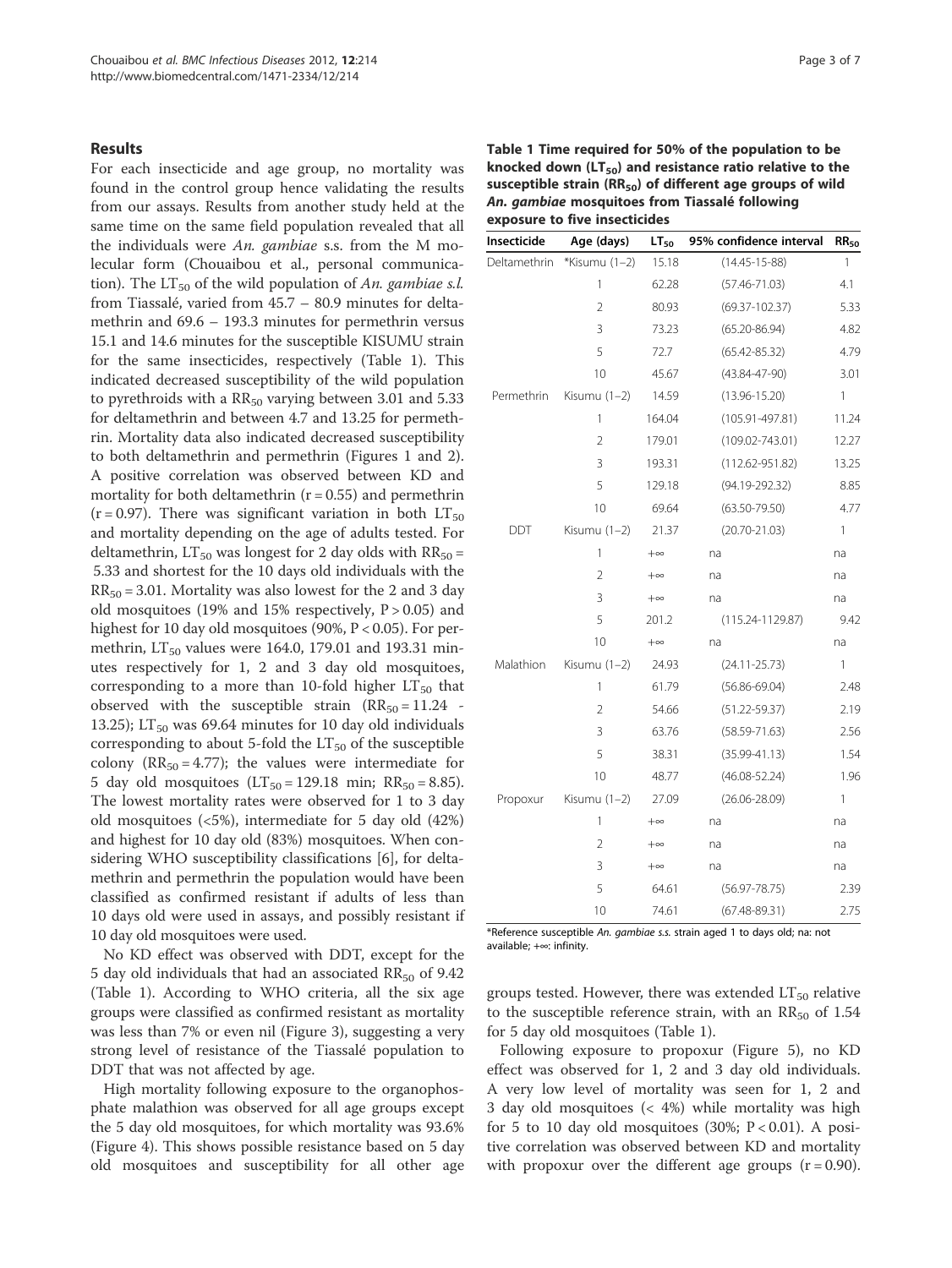

This population would have been classified as confirmed resistant regardless of the age class used in WHO tests.

#### **Discussion**

The impact of adult mosquito age on KD effect and mortality following exposure to various insecticides in WHO susceptibility tests, and also the resulting susceptibility status according to current WHO criteria [6], was assessed for a wild An. gambiae strain from Côte d'Ivoire.

Age-related variations in susceptibility to a particular insecticide were consistent for both knockdown and mortality rates. For the pyrethroids (i.e. deltamethrin and permethrin), a general increase in KD effect with mosquito age was observed, though this was non-linear for deltamethrin. A similar observation was made by Hodjati et al., [10], who showed a reduction in mean KD times of 10 day old adult An. stephensi and An. gambiae, relative to newly emerged mosquitoes. Another study has indicated that 14 day old mosquitoes were more rapidly knocked down than three day old mosquitoes, regardless of the strain or species [11]. For mortality, as also shown by others [15,16], older mosquitoes were

more susceptible to insecticides. The impact of age was particularly marked for permethrin and propoxur and to a lesser degree with deltamethrin, with younger individuals being the least susceptible. For DDT, the influence of age on the mortality could not be assessed as all the age groups exhibited high resistance. The converse situation applied to malathion, in which all the age groups assessed were almost fully susceptible. Nevertheless, susceptibility to malathion has been shown to vary by mosquito age for An. stephensi from Pakistan [17]. Despite the consistently high mortality following exposure to malathion, observed differences in  $RR_{50}$  by mosquito age suggest that this is a sensitive indicator of reductions in susceptibility to malathion relative to a susceptible strain.

The long term and extensive use of DDT over the last few decades in Côte d'Ivoire [18] would have led to a strong selective pressure on exposed mosquito populations and could explain the high resistance to DDT observed in the study population. This observation highlights a concern that although pyrethroids are still effective, extensive and exclusive use of these compounds could lead to a situation where even the oldest individuals are no longer susceptible.

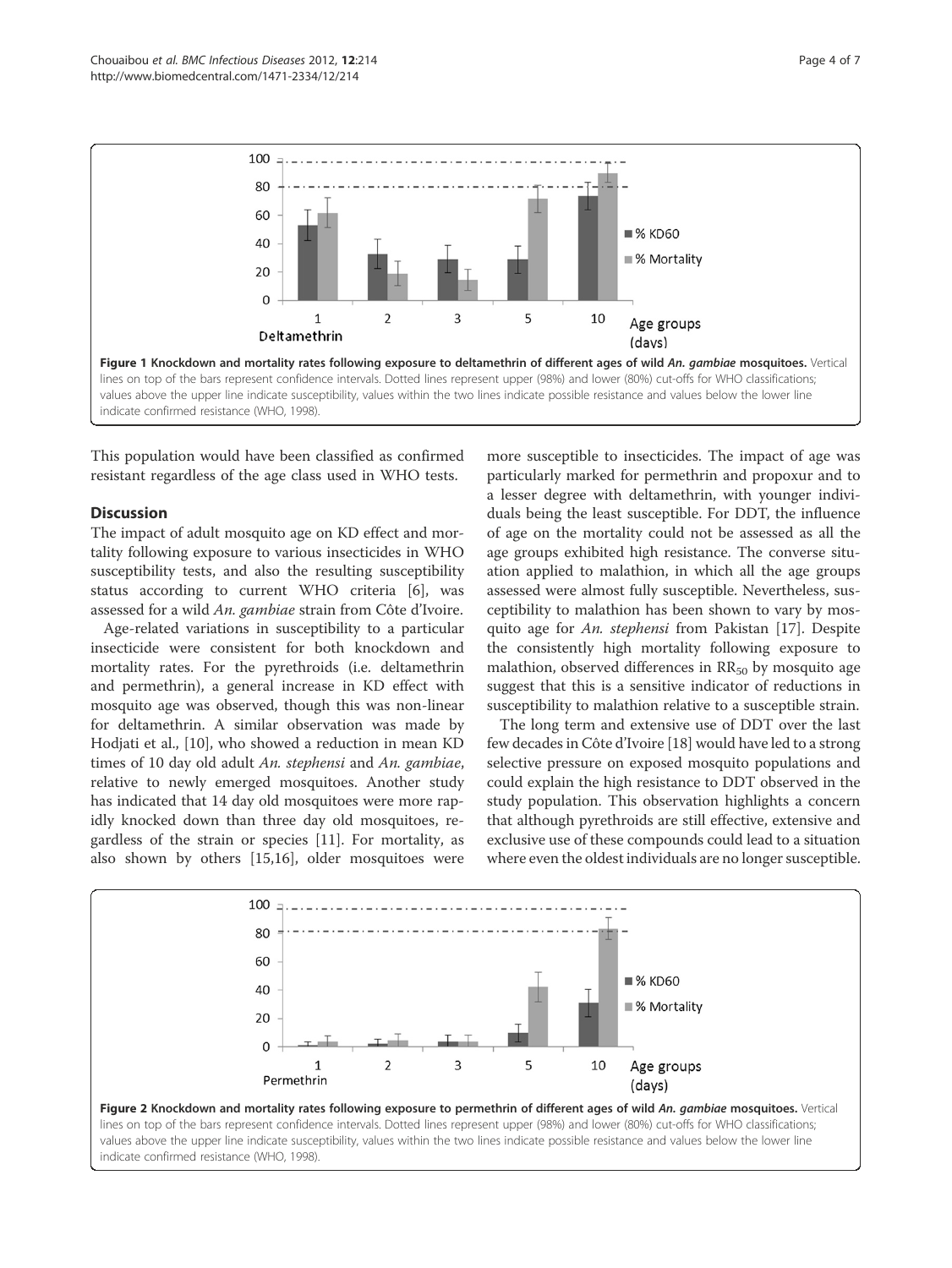

This may have serious consequences for insecticide-based vector control programmes.

Cross-resistance between DDT and pyrethroids has been extensively demonstrated to be associated with kdr point mutations in the common target site of these insecticides [1,3,19]. In the current study, the large disparity in mortality rates after exposure to DDT versus the two pyrethroids suggests that kdr alone is likely to confer greater resistance to DDT compared to pyrethroids (at least in this population) and/ or several different mechanisms may confer resistance in the studied mosquito population. This was confirmed by the detection in this population of the kdr mutation at very high allelic frequency (94.5%) via molecular assays as well as indications of the involvement of up-regulated non-specific esterases (NSE) and mixed function oxidases (MFO) demonstrated by synergist tests via CDC bottle bioassays (Chouaibou et al., personal communication). Furthermore, insensitive acetylcholinesterase (*ace-1<sup>R</sup>*) due to the G119S mutation responsible for resistance to carbamates and organophosphates has also been described in this population with an allelic frequency of 50% [20]. In addition to the likely involvement of NSE, MFO, ace- $1^R$  and kdr mutations, studies using other An. gambiae populations have shown that a number of other mechanisms, such as oxidative stress reduction, can be involved in insecticide resistance [21-25]. The involvement of GST's also merits further investigation as this could contribute to the higher level of DDT resistance relative to the pyrethroid resistance observed. Co-existence of all of these mechanisms would result in a large fitness cost, which may ultimately weaken older mosquitoes and render them more vulnerable to insecticides. Thus, there might be a trade-off between energy used for defense against insecticides and the onset of senescence, however, this requires further investigations. Moreover, changes in mosquito physiology that is not specifically associated with insecticides but that occurs with senescence such as an increase in the rate of cuticle permeability or a decrease in the rate of xenobiotic excretion, could also lead to an increase in susceptibility to insecticides. Increases in insecticide susceptibility in mosquitoes with aging may therefore explain observations relating to a lack of impact of observed phenotypic resistance on malaria epidemiological outcomes

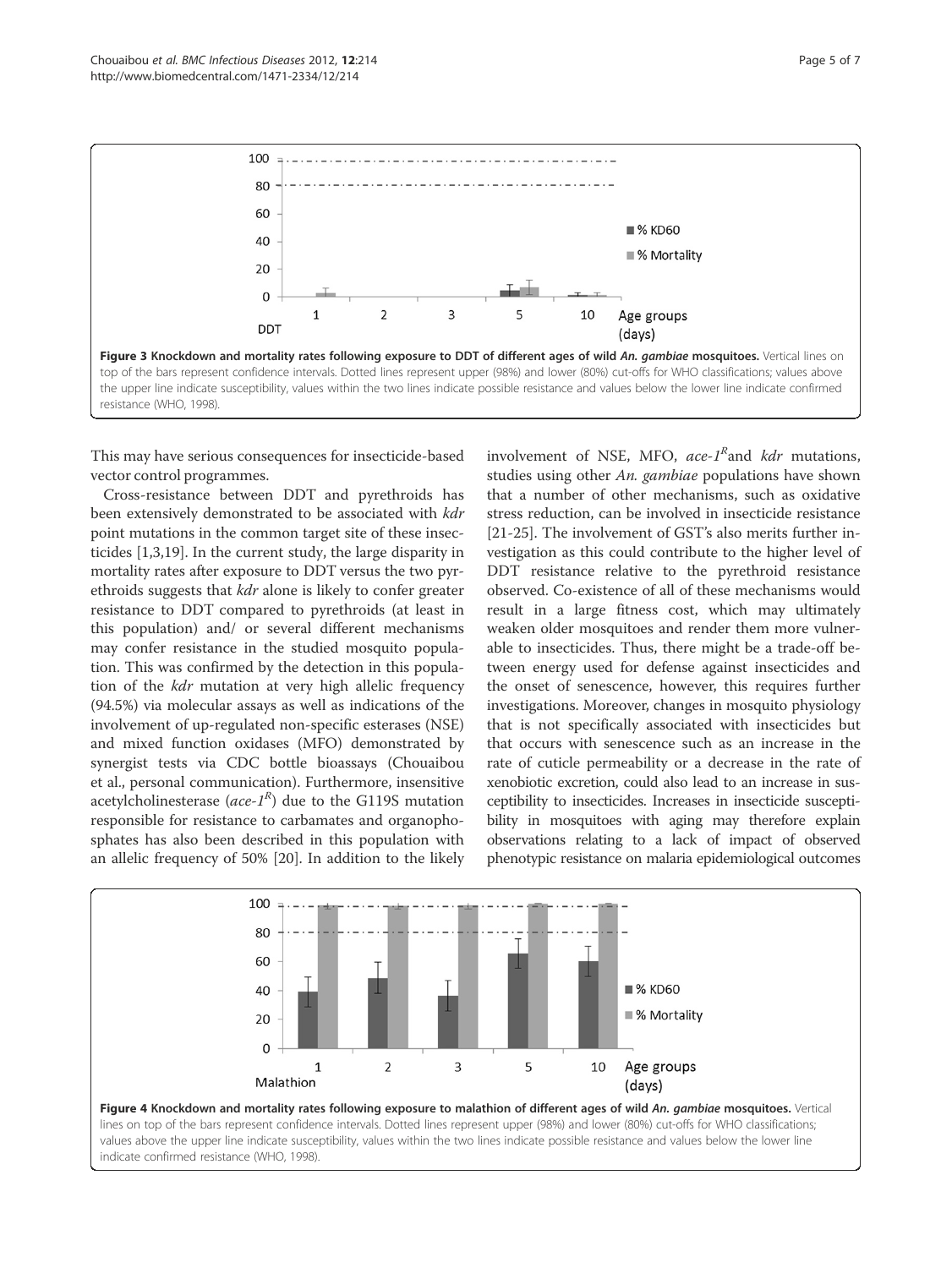

in areas with high insecticide treated net coverage [26,27], since the infective stage of the malaria parasites are more often harbored by the older Anopheles spp. that are presumably the most susceptible to insecticides. This hypothesis was recently confirmed by Jones et al. [28], who showed that as malaria vectors aged they became increasingly susceptible to pyrethroid based long-lasting insecticidal nets. Results from the current study showed that 1 to 3 days old adult females from the test population from Tiassalé, were the most resistant, thereby supporting the WHO recommendation to conduct assays on mosquitoes at 24–48 hours post-emergence [6]. The use of these younger and less susceptible mosquitoes in assays for phenotypic resistance should allow detection of resistance when the highest rate of the resistant phenotype is present.

#### Conclusion

Using the WHO recommended age for insecticide susceptibility testing will enable detection of resistance where the highest rate of the resistant phenotype is present. However, the operational impact of that resistance may be less than often assumed, as the older mosquitoes that transmit malaria may still be affected by insecticide-based vector control. The current study highlighted the need adhere to standard procedures described in the WHO susceptibility test in order to generate accurate and exploitable data to more accurately inform choice of appropriate insecticidal vector control interventions.

#### Competing interests

HPJ, GB, TK, JC, and LN are employed by Vestergaard Frandsen.

#### Authors' contributions

MC designed, implemented and coordinated the study, analyzed and interpreted data and drafted the manuscript. HPJ and GB conceived the study and revised the manuscript. TK and BB participated in the study design and conception and critically revised the manuscript. JC, LN and NK carried out field sampling and testing. All authors read and approved the final manuscript.

#### Acknowledgements

This work was financially supported by Vestergaard Frandsen. We are grateful to the health district authorities of Tiassalé for administrative assistance and the entire staff of Centre Suisse de Recherches Scientifiques en Côte d'Ivoire.

#### Author details

<sup>1</sup>Centre Suisse de Recherche Scientifique en Cote d'Ivoire (CSRS), Abidjan 01BP1303, Côte d'Ivoire. <sup>2</sup>Vestergaard Frandsen, 13 Aborlebu Crescent North Labone, P. O. Box KA 30201, KIA, Accra, Ghana. <sup>3</sup>Vestergaard Frandsen, Chemin de Messidor 5-7, Lausanne CH - 1006, Switzerland. <sup>4</sup>Vestergaard Frandsen, Waiyaki Way, ABC Place, PO Box 66889–00800, Nairobi, Kenya.

#### Received: 22 April 2012 Accepted: 11 September 2012 Published: 13 September 2012

#### References

- Martinez-Torres D, Chandre F, Williamson MS, Darriet F, Bergé JB, Devonshire AL, Guillet P, Pasteur N, Pauron D: Molecular characterisation of pyrethroid knockdown resistance (kdr) in major malaria vector Anopheles gambiae s.s. Insect Mol Biol 1998, 7:179–184.
- 2. Weill M, Lutfalla G, Mogensen K, Chandre F, Berthomieu A, Berticat C, Pasteur N, Phillipe N, Fort P, Raymond M: Comparative genomics: Insecticide resistance in mosquito vectors. Nature 2003, 423:136–137.
- 3. Ranson H, Jensen B, Vulule JM, Xang X, Hemingway J, Collins FH: Identification of a novel mutation in the sodium voltage-gated sodium channel gene of Anopheles gambiae associated with resistance to pyrethroids insecticides. Insect Mol Biol 2000, 9:491–497.
- 4. Vontas JG, Small GJ, Hemingway J: Glutathione-S-transferase as antioxidant defense agents confer pyrethroid resistance in Nilaparvata lugens. Biochem J 2001, 357:65–72.
- 5. Vulule JM, Beach RF, Atieli FK, McAllister JC, Brogdon WG, Roberts JM, Mwangi RW, Hawley WA: Elevated oxidase and esterase levels associated with permethrin tolerence in Anopheles gambiae from Kenyan villages using permethrin-impregnated nets. Med Vet Entomol 1999, 13:239–244.
- 6. WHO: Test procedures for insecticide resistance monitoring in malaria vectors, bioefficacy and persistence of insecticides on treated surfaces, Report of the WHO Informal Consultation, Geneva, 1998, WHO/MAL/98. 12.
- 7. Chouaïbou M, Etang J, Brévault T, Nwane P, Kérah Hinzoumbé C, Mimpfoundi R, Simard F: The dynamics of insecticide resistance in the malaria vector Anopheles gambiae s.l. from an area of extensive cotton cultivation in Northern Cameroon. Trop Med Int Health 2008, 13:1–11.
- 8. Himeidan YE, Hong Chen, Chandre F, Donnelly MJ, Guiyan Y: Permethrin and DDT Resistance in the Malaria Vector Anopheles arabiensis from Eastern Sudan. AmJTrop Med Hyg 2007, 77:1066–1068.
- 9. Skovmand O, Bonnet J, Pigeon O, Corbel V: Median knock-down time as a new method for evaluating insecticide-treated textiles for mosquito control. Malar J 2008, 7:114.
- 10. Hodjati MH, Curtis CF: Evaluation of the effect of mosquito age and prior exposure to insecticide on pyrethroid tolerance in Anopheles mosquitoes (Diptera: Culicidae). Bull Entomol Res 1999, 89:329–337.